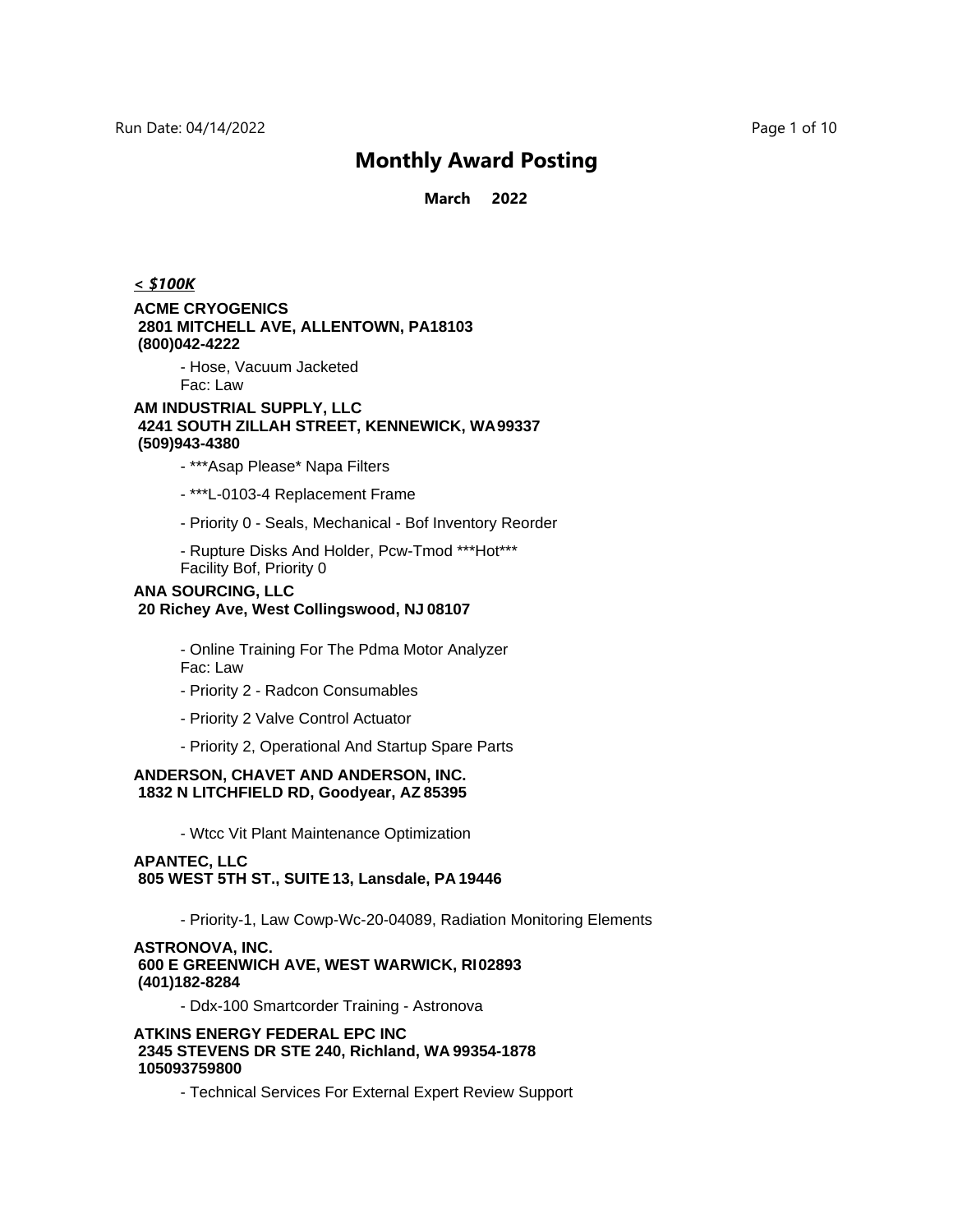#### **March 2022**

#### **AUTOLINE CONTROLS, INC. 12104 NE 95th St Ste A, Vancouver, WA 98682 1(136)069-6944**

- Priority 0 Flow Instrument Critical Componants

#### **BP LOGIX, INC. 1470 Encinitas Blvd., Encinitas, CA 92024 (760)064-6434**

- Formsplus Process Director Subscription

#### **BRADY INDUSTRIES, INC. 5198 W. CHINDEN BLVD, Boise, ID 83714**

- Services, Janitorial (Brady) Warehoue Stock, Min/Max, 2/23/22
- Services, Janitorial Brady Min/Max Items, 1/4/22

#### **BWXT TECHNICAL SERVICES GROUP, INC.** 2016 MT. ATHOS RD, Lynchburg, VA24504  **(434)452-5226**

- Technical Services For External Expert Review Support

#### **CAMFIL USA, INC 1 N. Corporate Drive, Riverdale, NJ 07457 (973)361-6167**

- Priority 0, Hvac Or Air Filter/Treating, Emf 100%
- Priority 7 Bof Dvp-Hepa-00003/4 Spare Straps/Bags/Caps C-21-05657

#### **CAPP, INC 201 MARPLE AVE, CLIFTON HEIGHTS, PA 19018-2414 (800)041-4101**

- Priority 4, Operational And Startup Spare Parts

#### **CAROLINA FABRICATORS, INC. 3831 HIGHWAY 321, WEST COLUMBIA, SC 29172 (803)379-7944**

- Priority 0 Bulk Pipe For Pcw Tmod M1hu Critical Item
- Priority 0 Fittings For Plant Cooling Water

#### **CENTRAL HOSE & FITTINGS, INC. 2214 North 4th Avenue, Pasco, WA 99301-5148 (509)954-5476**

- 24590-Bof-Dcp-Peng-21-0005 Boa Release

#### **COLUMBIA RIGGING CORPORATION 2407 East A Street, Pasco, WA 99301-5609 (509)954-5454**

- Breakaway Switch Jo-53-078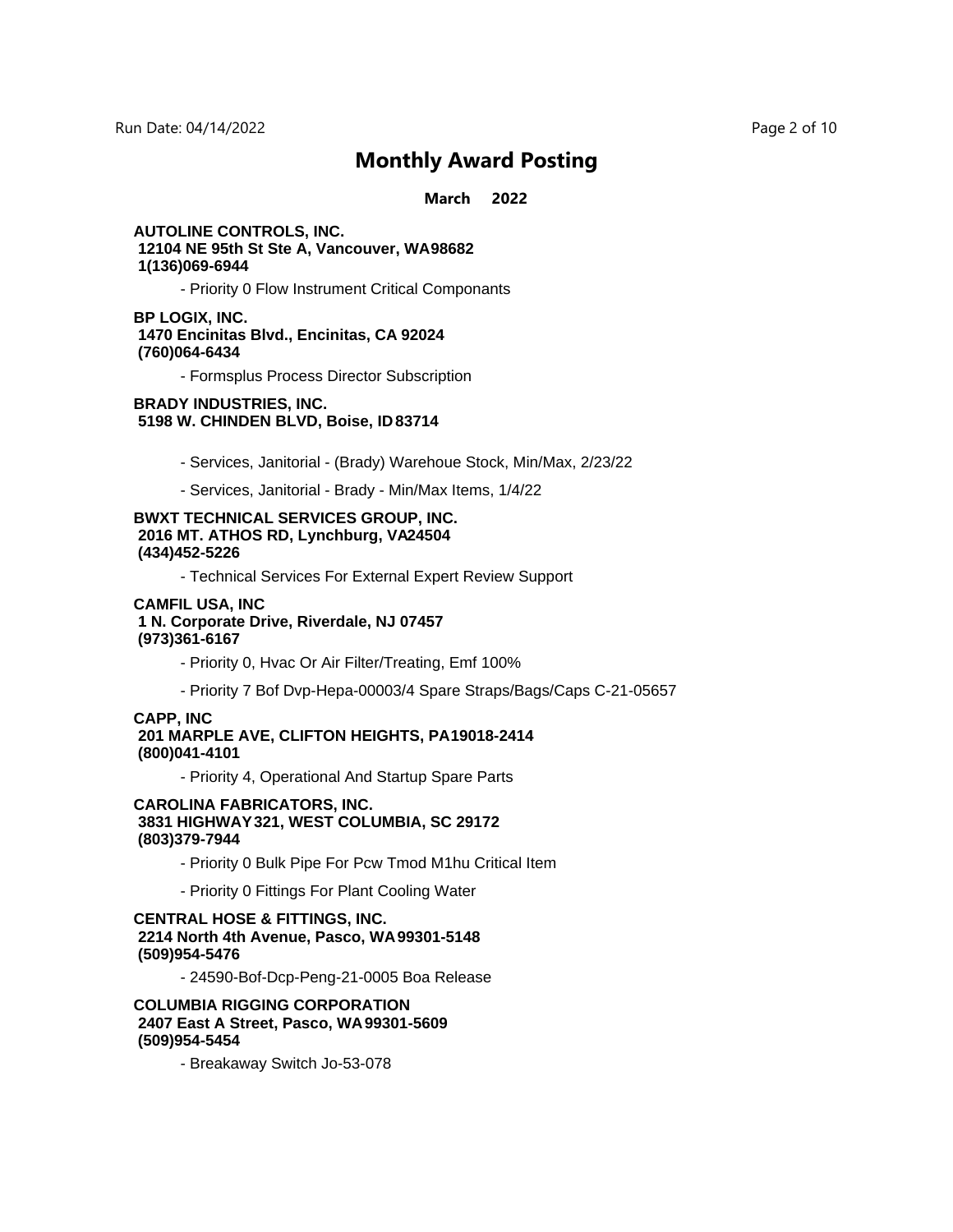#### **March 2022**

### **COVELL ENTERPRISES DBA BUFFALO INDUSTRIAL SUPPLY 1570 Findlay Way, BOULDER, CO 80305 (303)348-4820**

- \*\*\* At Risk Procurement\*\* Amr-Htr-0001 & 0002 Heater Element Fac; Bof Pri: 0

- Priority-1, Law Cowp-Wc-20-02737, Melter Power Supply Tubing & Fittings

#### **Eaton Corporation 8609 SIX FORKS RD, RALEIGH, NC 27615-2966 (800)084-8439**

- Priority 0 Mve Spare Breaker Refurbishment C-20-01012

#### **EDGE CONSTRUCTION SUPPLY 812 East Mead Avenue, Yakima, WA 98903 (509)953-5359**

- Caterpillar Manuals
- Concrete Curing Compound 5 Gl
- Fences And Gates, Chain Link
- Paint For Stenciling Black
- Priority-1, Wtp Lte Fixture Maintenance, Holophane Bantam 2000 Series Fixtures
- Safety Consumables Papr Batteries, 11/30/2021
- Small Operating Tools Sds Orders, Min/Max, 12/27/21
- Small Operating Tools, Miscellaneous Consumables Min/Max, 1/12/22
- Vestil Forklift Level

#### **EDGE CONSTRUCTION SUPPLY, INC. 812 E Mead Ave, Yakima, WASHINGTON 98903 (800)024-2435**

- Trojan Batteries Oe Shop

**EDWARDS SUPPLY COMPANY, INC. 315 Oak Ridge Tpke, Oak Ridge, TN 37830 1(186)548-4831**

- Priority 2 Batteries Bof Inventory Reorder
- Priority -2- Bof/T06/Fps
- Priority-1, Law Cowp-Wc-21-05679 & Inv Stk, Pepperl-Fuchs Cable

#### **FLUID CONTROLS AND COMPONENTS INC** 3095 KINGSGATE WAY, Richland, WA99354

- Priority 2 Psa-Psv-2203/2204 Farris Psv Spares 3yr Pm C-22-00273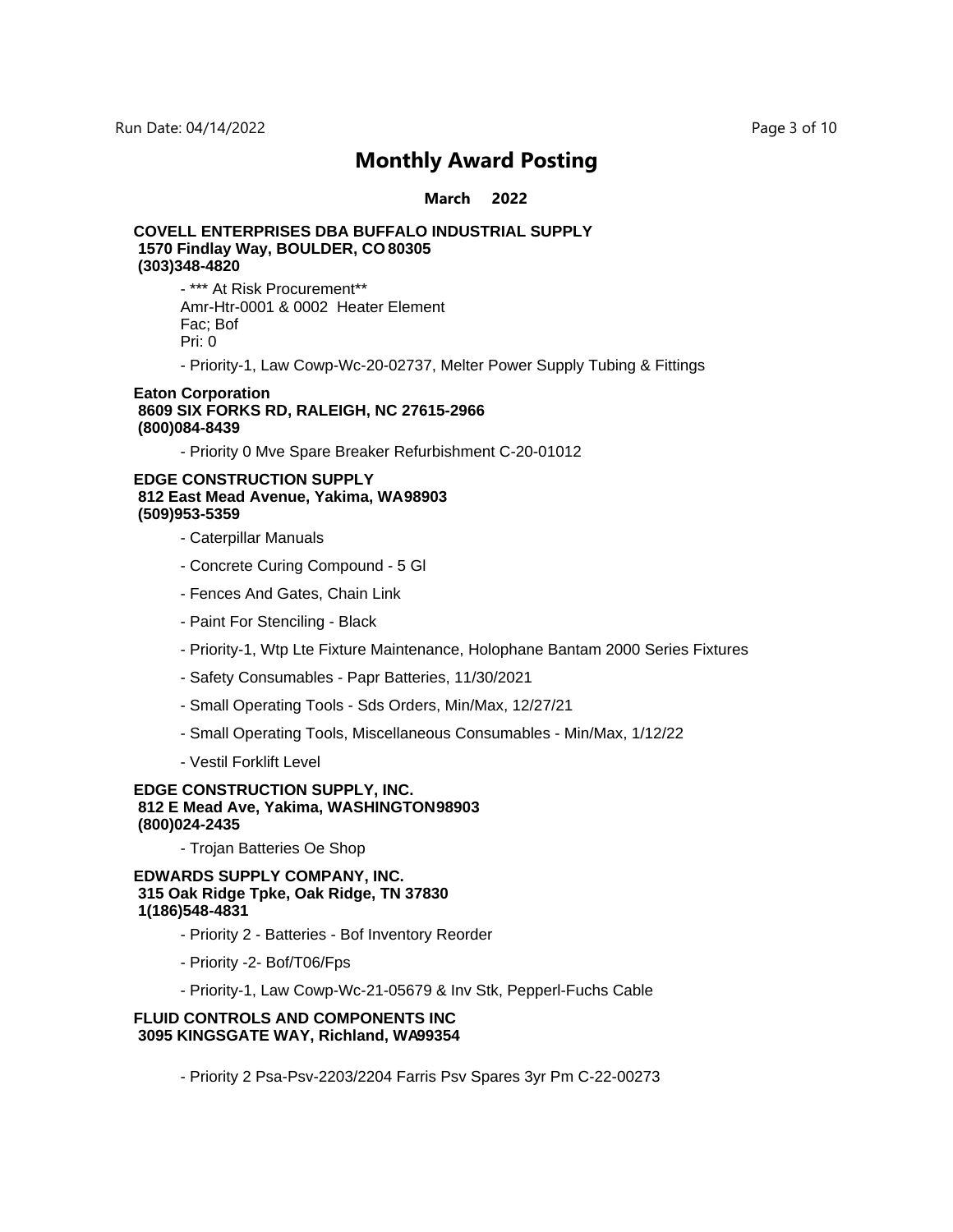**March 2022**

#### **GOVERNMENT SCIENTIFIC SOURCE, INC. 12351 Sunrise Valley Dr, Reston, VA 20191 (703)373-7341**

- Priority 2 Chemicals, Laboratory
- Priority 2, Chemicals, Laboratory

#### **HORIZON DISTRIBUTION, INC.** 811 SUMMITVIEW AVE, Yakima, WA98902-7203 **1(150)945-4533**

- Armor All For Oe Shop
- Avenger Weed Killer
- Coolant For Oe Shop
- Distributables #9 Tie Wire
- Priority-1, Law Amr-Cowp-Wc-21-05520, Topworx Valve Controller
- Safety Consumables Min/Max Items, 1/31/2022
- Safety Consumables Min/Max Items, 2/9/22
- Safety Consumables Min/Max, 2/24/22
- Safety Consumables Replacement Papr Shroudes, 12/1/2021
- Safety Consumables Safety Glasses 3m Virtua W/ Foam Gaskets, Min/Max 2/14/22
- Small Operating Tools Mityvac Manual Fluid Evacuator/Dispenser For Oe Shop -
- Small Operating Tools, Miscellaneous Sds Items, Min/Max, 2/9/2022
- Small Operating Tools, Miscellaneous Consumables, Min/Max 2.9.22
- Small Operating Tools, Miscellaneous Min/Max Items, 1/31/22
- Warehouse Supply Reclosable Plastic Bags & Stretch Wrap 2/1/22

#### **KBL, INC dba ABADAN TRI CITIES 619 the Parkway, Richland, WA 99352 (509)994-9467**

- Office Furniture And Equipment Purchase New Copier For Law Annex.

#### **KLB ENTERPRISES 6018 PAHRMANN PL NW, BREMERTON, WA 98311-7027**

- \*\*\*(Hot)Safety Consumables 3m Scott Bayonet Adapters 3000 Series, 2/24/22
- \*\*\*(Hot)Small Operating Tools Aluminum Beveling Machines 3/23/22
- Chevron Oil Test Kits
- Club Car Stock Parts
- Priority 2 Fuels And Lubricants Inventory Restock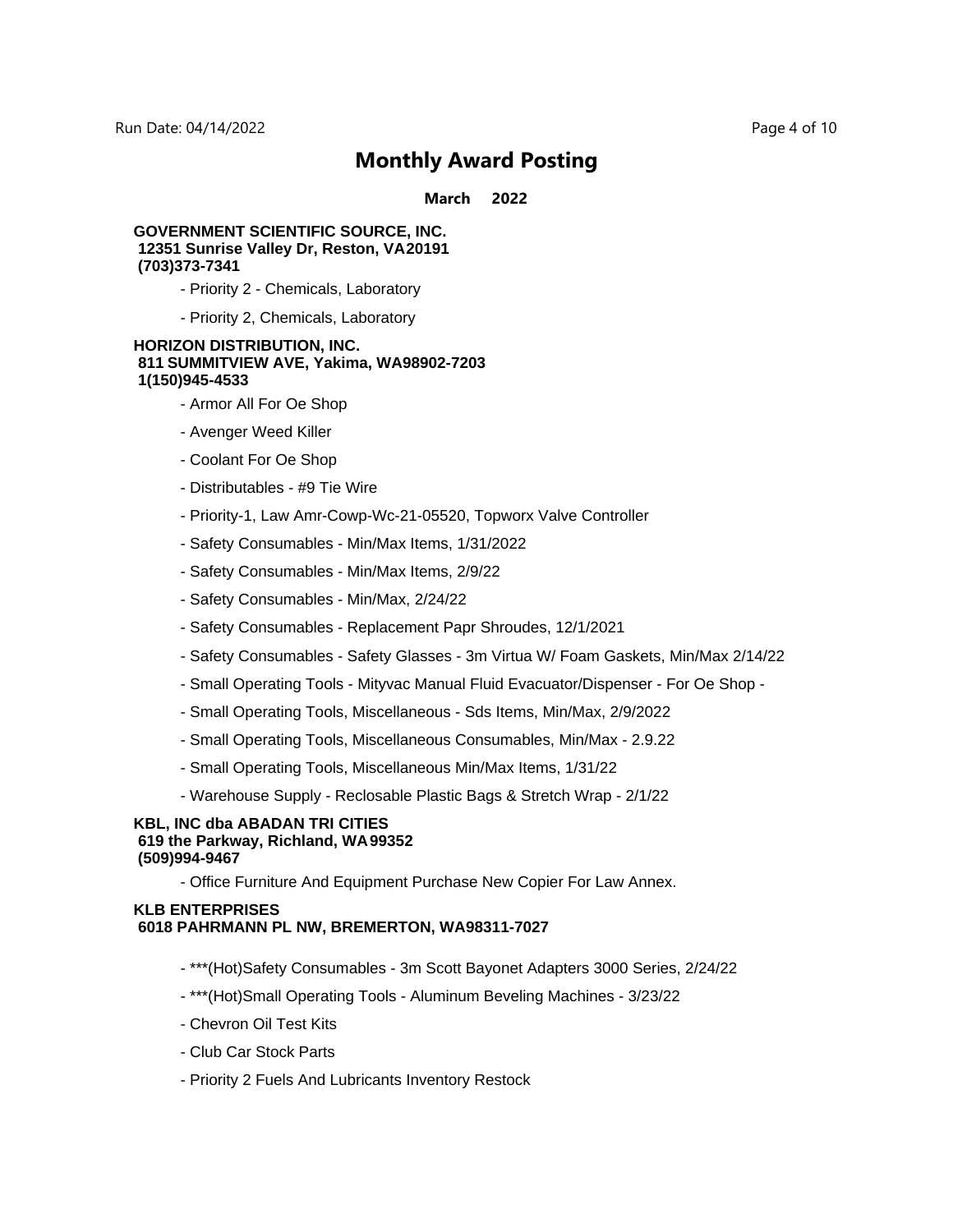**March 2022**

#### **LIFT-IT MANUFACTURING CO., INC. 1603 West 2nd St, Pomona, CA 91766 (909)946-4692**

- Equipment - Min/Max On Ratchet Straps

#### **MCCALL INDUSTRIAL SUPPLY CO. LLC 6372 W CONTRACTORS ST, BOISE, ID 83709-4301 (208)867-6727**

- \*\*At Risk\* For Lines 6 And 7 Priority 4 Pressure Regulator Amr Dow Backflow Part
- Five Star Fluid Grout 100
- Gauges, Pressure Differential Facility Law, Priority 14-Isa84 Safety Spares
- Priority 12 Valves And Assemblies Gfr Critical Spares
- 
- Priority 2 Motors Bof Inventory Reorder
- Priority -4- Bof/Pcw/Vacb/Parts
- Priority -4- Law/Lte/Parts
- Priority-1, Lab Cowp-Wc-22-03527, Loctite 220 Threadlocker
- Removable Lifting Lug Max Load Capacity Capacity Nameplate Fac: Law
- Steam Trap Rebuild Kit For 24590-Wtp-Cowp-Wc-21-05935 Lab Lps

#### **NATIONAL SAFETY, INC. 6910 S 196th Street, Kent, WA 98032- (253)387-8727**

- \*\*\*Safety Consumables 2x-Small Superior Gloves 378gktfg Made To Order 2/3/22
- Safety Consumables Custom Jacket For Conductive Heat, For Trial 12/21/21

#### **ORANO FEDERAL SERVICES LLC PO BOX 840, RICHLAND, WA 99352**

- Technical Services For External Expert Review Support

#### **PACIFIC OFFICE SOLUTIONS LLC 2417 Robertson Drive, Richland, WA 99354 (509)937-3755**

- \*\*\*Asap Please\*\*\* Battery For Hyster Jo-15-033
- Carrier, Planchet Lab

Fac; Lab

**Pacific Supply and Safety dba Pacific Office Solutions 2417 Robertson Drive, Richland, WA 99354 (509)945-4521**

- Small Operating Tools - Aa Alkaline Batteries, Min/Max, 1/31/2022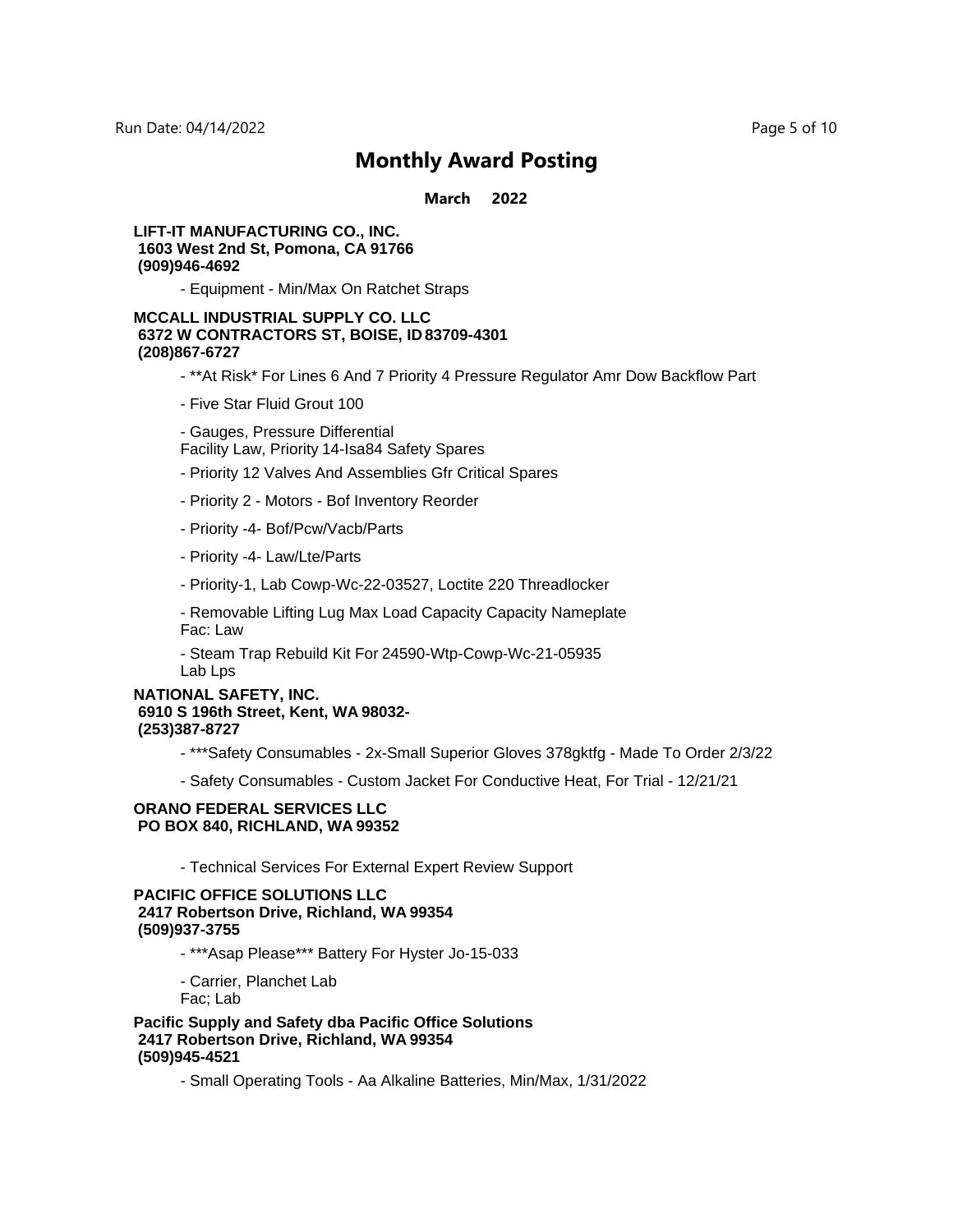#### **March 2022**

#### **PREMIER CONTRACTING AND TECHNICAL SERVICES INC 1942 OAK RIDGE TPKE, OAK RIDGE, TN 37830-6001**

- Avocent Switches Fac: Law Pri: 10

- Priority 2 Bof Dep Psv Annual Replacement C-22-00272

#### **QUALITY DISCOUNT SUPPLIES AND SERVICES 1211 Regents Blvd, Tacoma, WA 98466 (253)356-5647**

- Brake Clean Oe Shop

#### **SCIENTIFIC SALES, INC. 130 VALLEY CT, OAK RIDGE, TN 37830-8046 (865)548-4839**

- Papr Full Face Bayonet And Tight Fitting Breathing Tube 1.10.22
- Safety Consumables 3m M-405 Versaflo Helmets, 2/7/2022

Nte 75,000.00

- Safety Consumables Level 5 Contact Heat Rated Gloves, 12/13/2021
- Safety Consumables, Min/Max Items, 12/27/2021

#### **TD SUPPLY SPECIALISTS LLC 510 DISCOVERY DR, Neenah, WI 54956**

- \*\*\*\*Equipment- Oem Part For Bepop Machine

- Mh3 And Mh3a Light Fixtures Fac: Law

- Priority 2 Fuels And Lubricants
- Priority 0 Bof Amr-Ro-00002/3/4/5 Restricted Orifice C-21-05900
- Priority 0 Instrument Tube And Pipe Fittings And Accessories Melter Heatup
- Priority 1 \*At Risk\* Level Instrument Amr Re-Classification Effort
- Priority 2 Electrical Bof Inventory Reorder
- Priority 2 Gaskets Bof Inventory Reorder
- Priority 2 Manual Control Instrument Bof Inventory Reorder
- Priority 2 Mechanical/Process Bof Inventory Reorder
- Priority 2 Operational And Startup Spare Parts Bof Inventory Reorder
- Priority 2- Operational And Startup Spare Parts Bof Inventory Reorder
- Priority 2 Packaged Units And Modules Bof Inventory Reorder
- Priority 2 Pumps, General Services Bof Inventory Reorder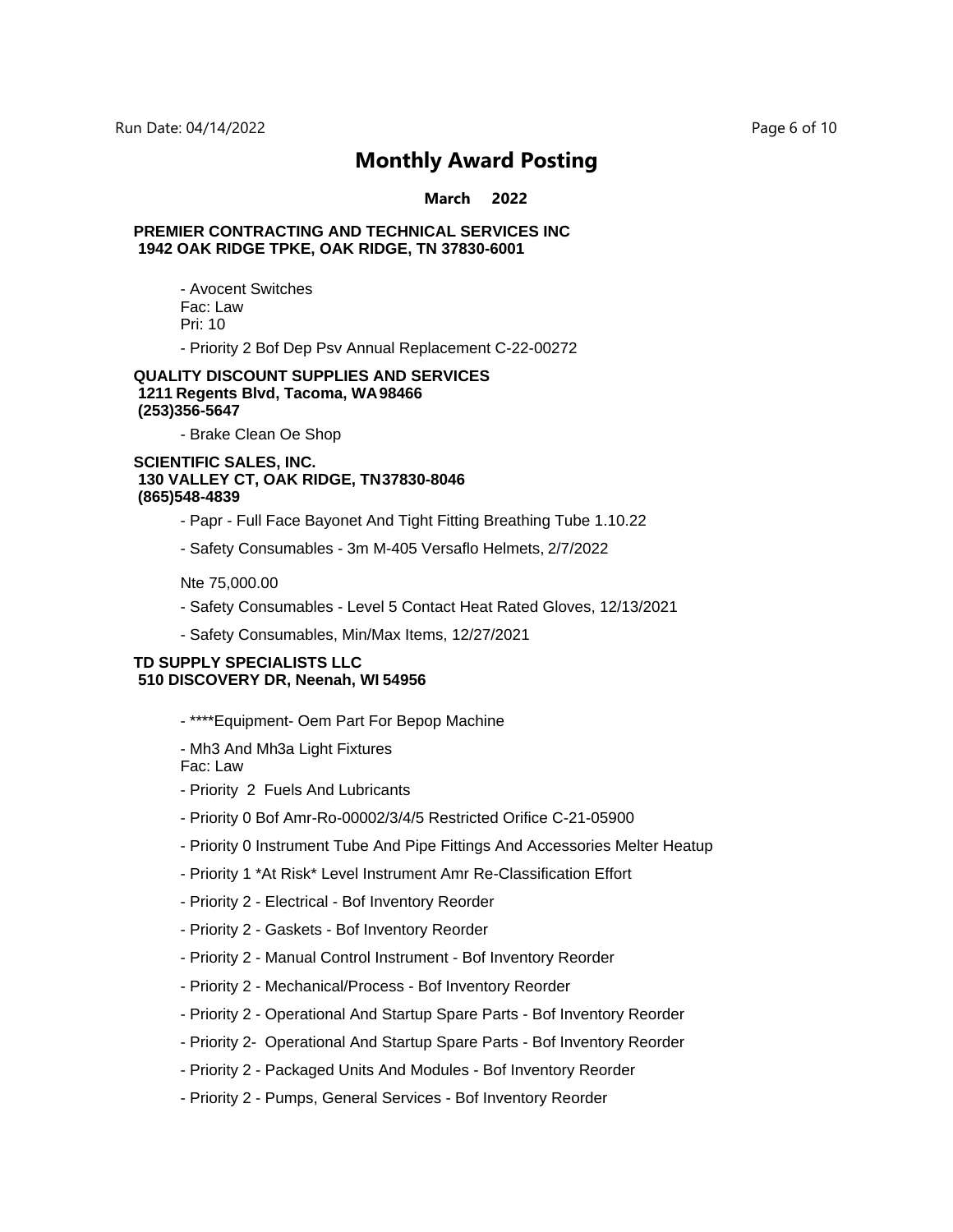Run Date: 04/14/2022 Page 7 of 10

### **Monthly Award Posting**

#### **March 2022**

- Priority 2 Seals, Mechanical Bof Inventory Reorder
- Priority 2 Valves And Assemblies Bof Inventory Reorder
- Priority 2 Lab C2v-Tt-6107/6108/6121/6122/6135/6136 Temp Transmitter Spares
- Priority -2- Law/C2v/Fdpr/Parts
- Priority 2 Pressure Regulator With Filter
- Priority 3, Operational And Startup Spare Parts
- Priority 4 Bof Sitewide Fps Gauge Valves Sprinklers Fire Protection
- Priority 4 Lvp System Replacement Differential Pressure Transmitters
- Priority-2, Lab Cowp-Wc-21-00090, Conax Temperature Elements
- Priority-2, Law Lfh System Parts, Motors & Pneumatic Cylinders
- Snap-On-Torque Wrenches

Fac: M&Te

- Sump Controller Replacement, Cowp-Wc-21-05294 Bldg 85, Priority 4

- Valves, Instrument, Ball, 1/2 In Facility Law, Priority 14 Isa 84 Safety Spares

#### **TRI-CITIES BATTERY, INC. 5900 West ClearWater Ave, Kennewick, WA 99336 (509)978-7839**

- \*\*\*Asap Please\*\*\* Batteries

#### **TRI-CITY-INDUSTRIAL, LLC 1620 W. Lewis St, Pasco, WA 99301 (509)938-3805**

- Abb Breaker And Switch Reorder Fac: Bof

- Carpet Cleaner Solution
- Copper Brazing Test Coupons
- Distributables Cermark Metal Laser Marking Spray, 2/1/22
- Paint For Trailer Maintenance Second Order
- Priority 1 Bof Mve Switchgear Termination/Splice Kits For Outage C-20-01012
- Priority 10 Motors
- Priority 11, Operational And Startup Spare Parts
- Priority 2 Electrical Bof Inventory Reorder
- Priority 2 Electrical Bulk Cme Cyber Security Materials
- Priority 2 Operations Caution Labels For Duralabel Consumables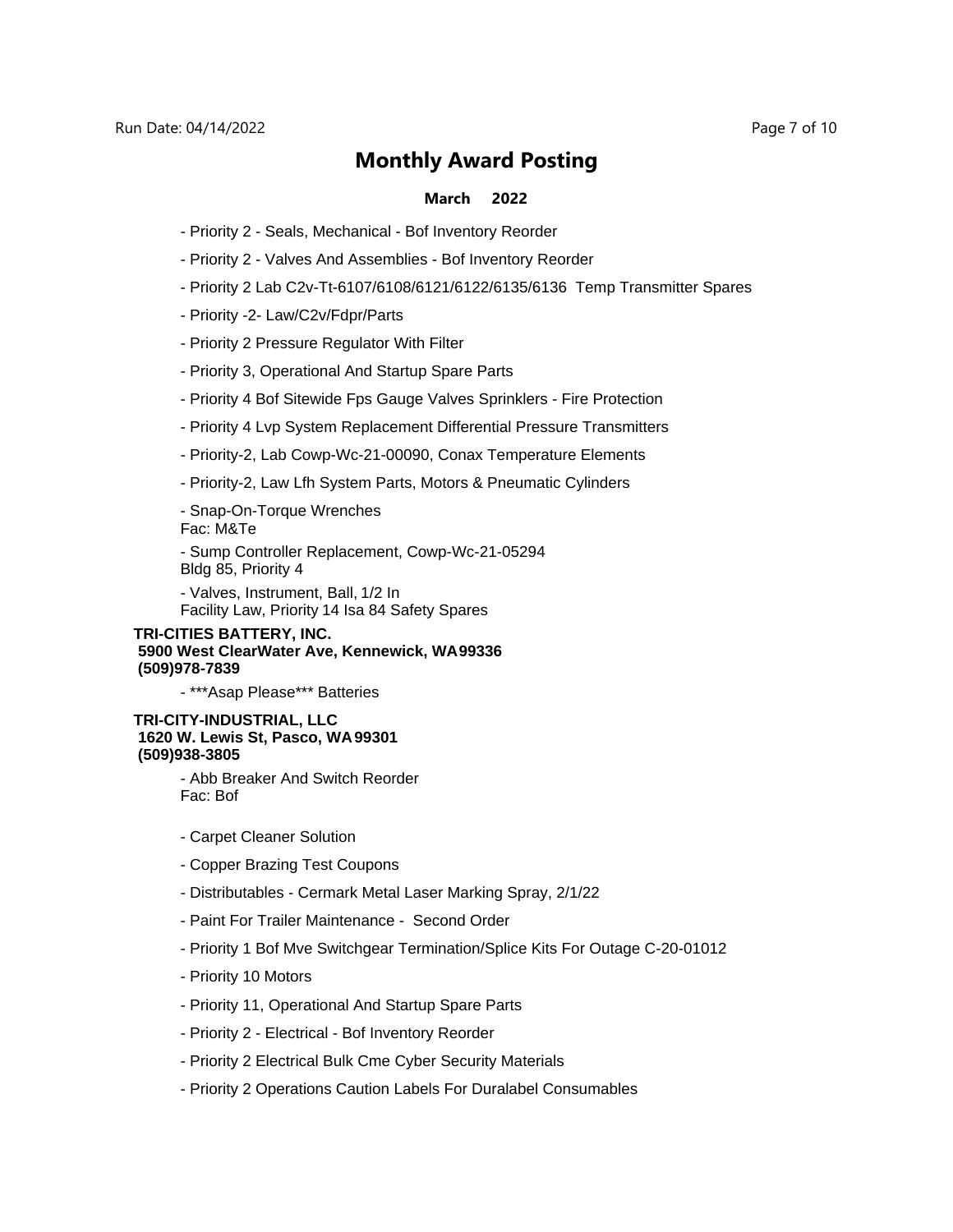Run Date: 04/14/2022 Page 8 of 10

## **Monthly Award Posting**

**March 2022**

- Priority 2, Chemicals, Laboratory

**Trimble Navigation Limited 5475 Kellenburger Rd, Dayton, OH (810)033-3331**

> - Trimble Calibration S8 98110418 Fac: M&Te

**TRUE SURVEY SUPPLY, INC. 992 HIGHWAY 395 S, ADDY, WA 99101 (509)968-6842**

- Distributables - Survey Hubs And Lathes, 2/10/2022

**UNIT PROCESS COMPANY 834 80TH ST SW STE 300, Everett, WA 98203-7008**

- Priority 12 Critical Spares Pressure Instrument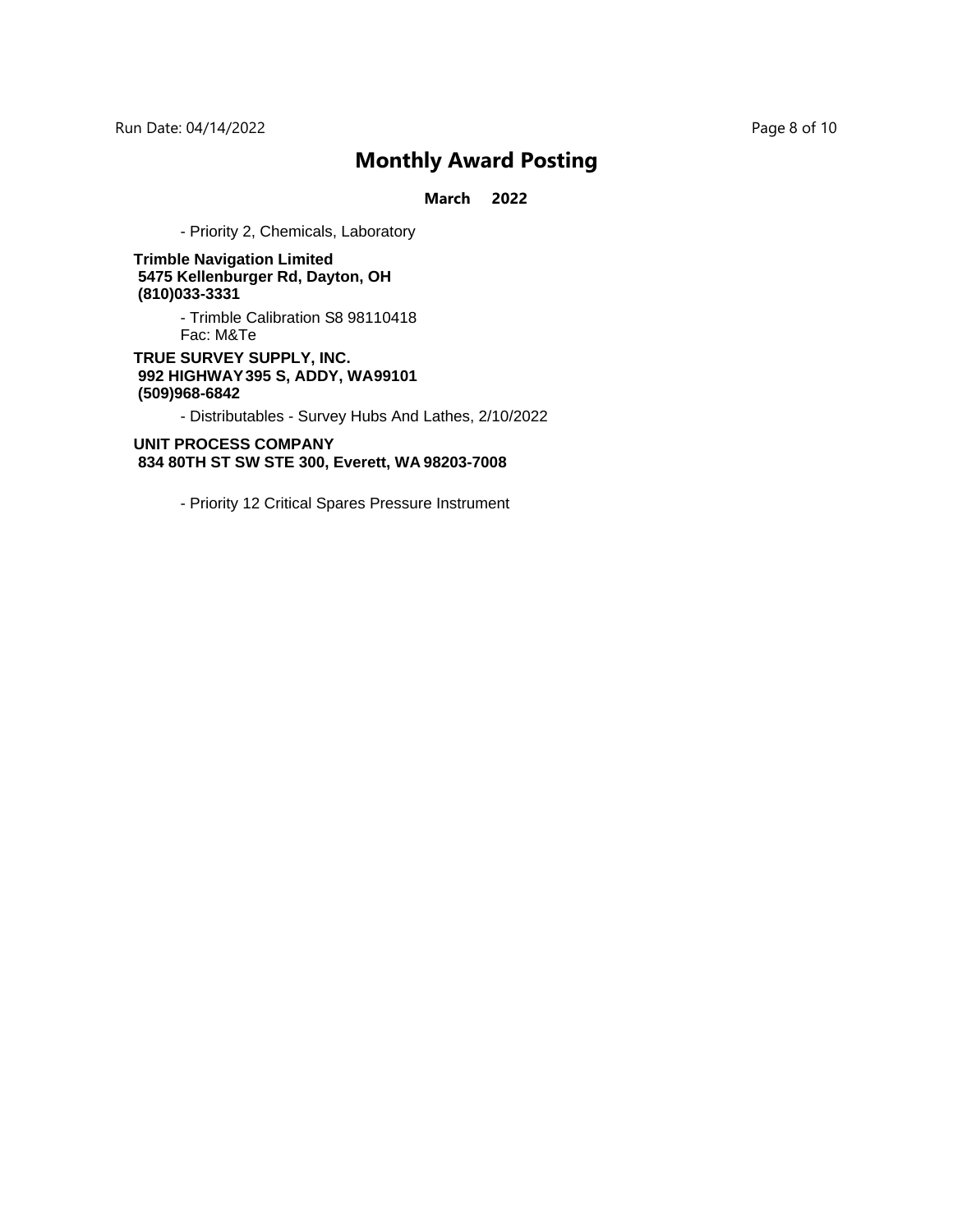**March 2022**

#### *\$100K - \$500K*

#### **ATKINS ENERGY FEDERAL EPC INC 2345 STEVENS DR STE 240, Richland, WA 99354-1878 105093759800**

- Professional Services: Dflaw Dcs Software Support

#### **CENTRAL RESEARCH LABORATORIES 3965 PEPIN AVE, RED WING, MN 55066-1837 (651)138-3883**

- Master Slave Manipulators (Msms) Technical Support

#### **TD SUPPLY SPECIALISTS LLC 212 W CECIL ST, NEENAH, WI 54956 (920)072-7270**

- Priority -0- Bof/Chw/Chu/Parts
- Priority 2 Electrical Bof Inventory Reorder
- Priority 9a Leh Crane Motors